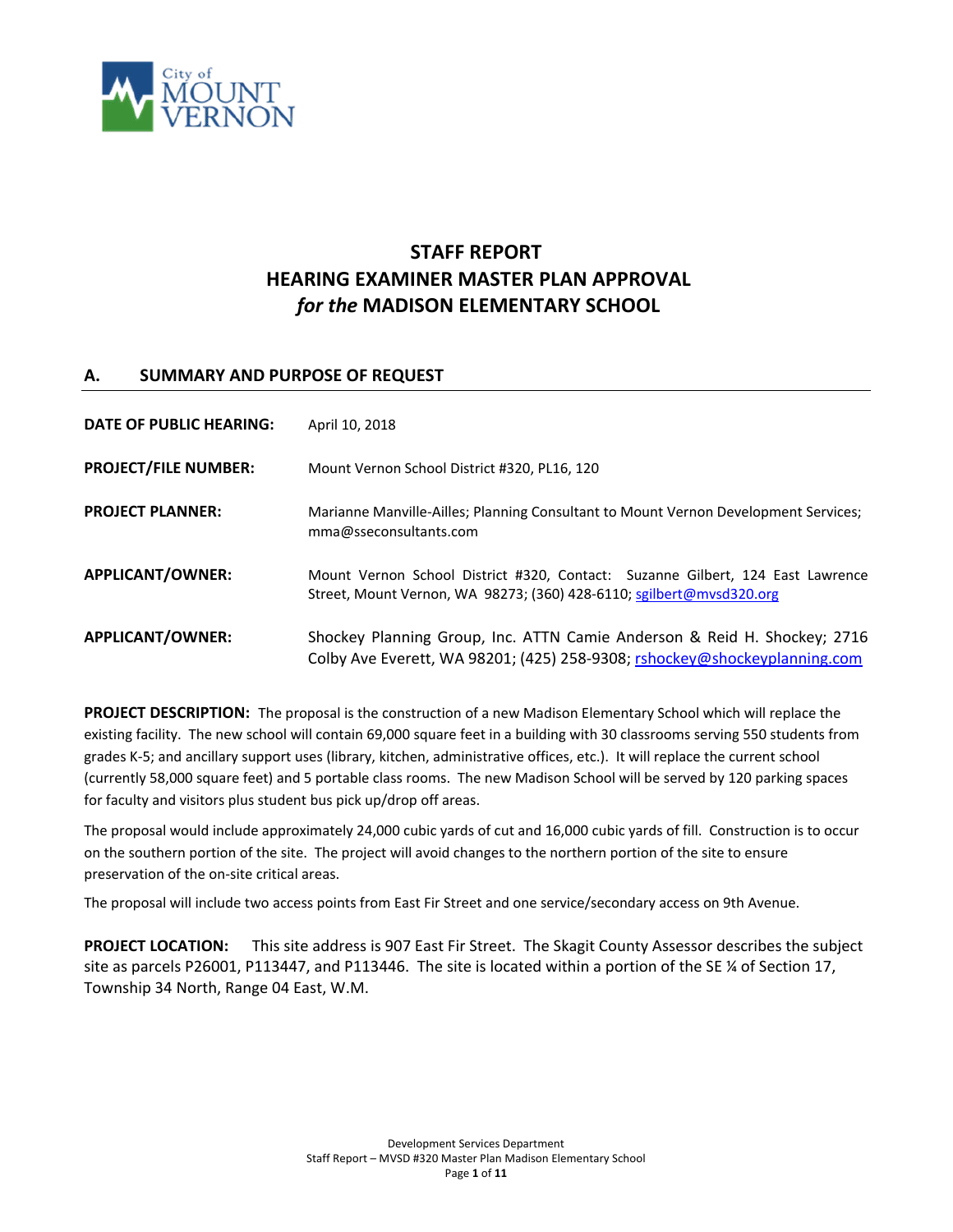The site boundaries are generally depicted on the following map with the site identified in red:



Development Services Department Staff Report – MVSD #320 Master Plan Madison Elementary School Page **2** of **11**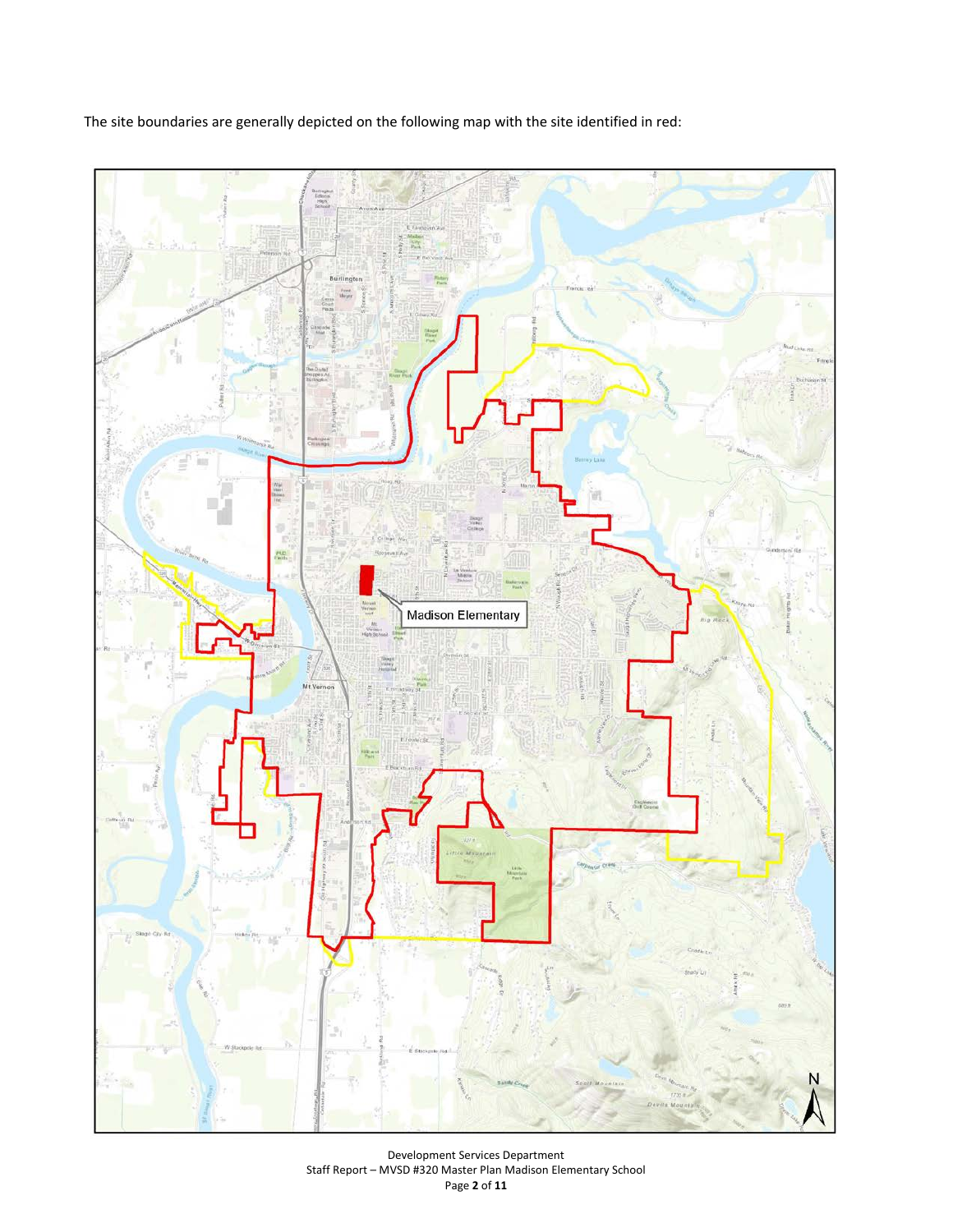## **B. EXHIBIT LIST**

Exhibits included as attachments to this staff report:

- **Exhibit 1:** Master Land Use Application Form and Legal Description
- **Exhibit 2:** Project Narrative and Justification for Proposal submitted by the applicant
- **Exhibit 3:** Master Plan Set:
	- T 1.00 Cover Sheet
	- C 1.00 Master Pan Site Plan
	- C 4.00 Master Plan Existing Conditions
	- L 2.00, 2.03, 2.00A, 2.00B, 2.00C Landscape Plans
	- L 4.00, 4.01 Site Details

## **Exhibit 4:** Technical Reports Submitted by the Applicant:

- **4a.1.** Parking Count; August 17, 2017; TCF Architecture.
- **4a.2.** Parking Count at Madison Elementary UPDATED; 2/2/2018; TCF Architecture.
- **4b.1.** East Division Noise Site Approval Mount Vernon School District; Sept 12, 2016; A3 Acoustics.
- **4b.2.** Madison Elementary School Environmental Noise Impact; Feb 7, 2018; A3 Acoustics.
- **4c.1** Preliminary Stormwater Site Plan; Reid Middleton; October 2017.
- **4c.2.** Master Plan Stormwater Site Plan; Reid Middleton; February 2018.
- **4d.** Wetland Assessment for Madison Elementary School; Shockey Planning Group; August 31,2017.
- **4e.** Transportation Concurrency Review; TSI; February 16, 2018.
- **4f.** SEPA Checklist; Shockey Planning Group; Sept. 1, 2017 REVISED October 5, 2017.
- **Exhibit 5:** City's Procedural Documentation:
	- **5a.** Notice of Application
	- **5b.** Notice of Public Hearing with its proof of public notice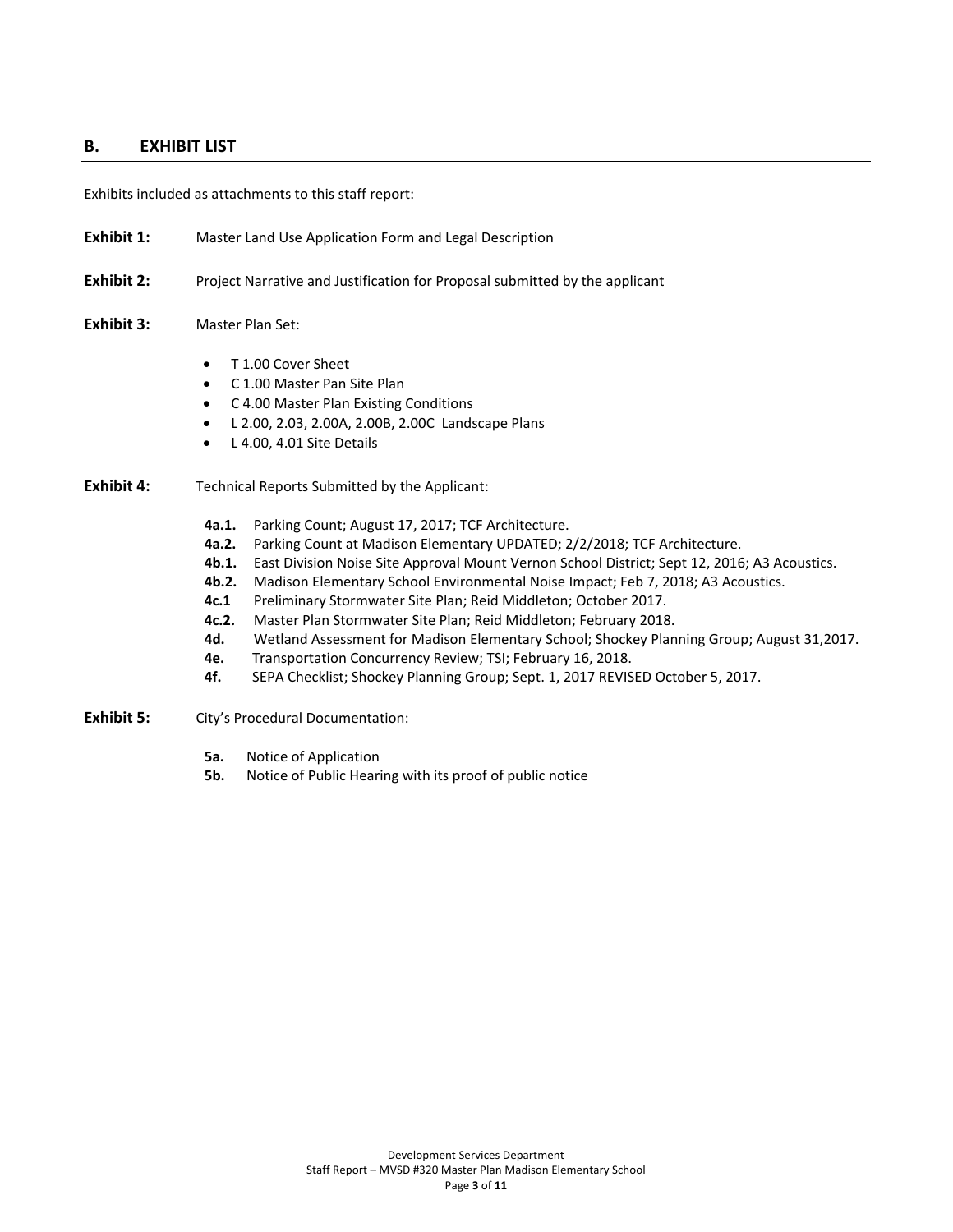# **C. GENERAL INFORMATION**

| <b>ZONING:</b>                                 | Public (P)                                                                                                                                                                                                                                             | <b>COMPREHENSIVE PLAN:</b> | Public (P)       |
|------------------------------------------------|--------------------------------------------------------------------------------------------------------------------------------------------------------------------------------------------------------------------------------------------------------|----------------------------|------------------|
| <b>EXISTING SITE USE:</b>                      | The site currently has the<br>existing Madison<br>Elementary School that is<br>being demolished and<br>replaced by the new school.                                                                                                                     | <b>SITE AREA:</b>          | $+17.78$ - acres |
| <b>NEIGHBORHOOD</b><br><b>CHARACTERISTICS:</b> | <b>North:</b> Open Space associated with Kulshan Creek and Kulshan Trail<br>East: Single Family Residential development<br><b>South:</b> East Fir Street and the Mount Vernon Cemetery<br>West: Single Family and Multi Family Residential development |                            |                  |

Please see the following aerial photos that show the site and surrounding areas:

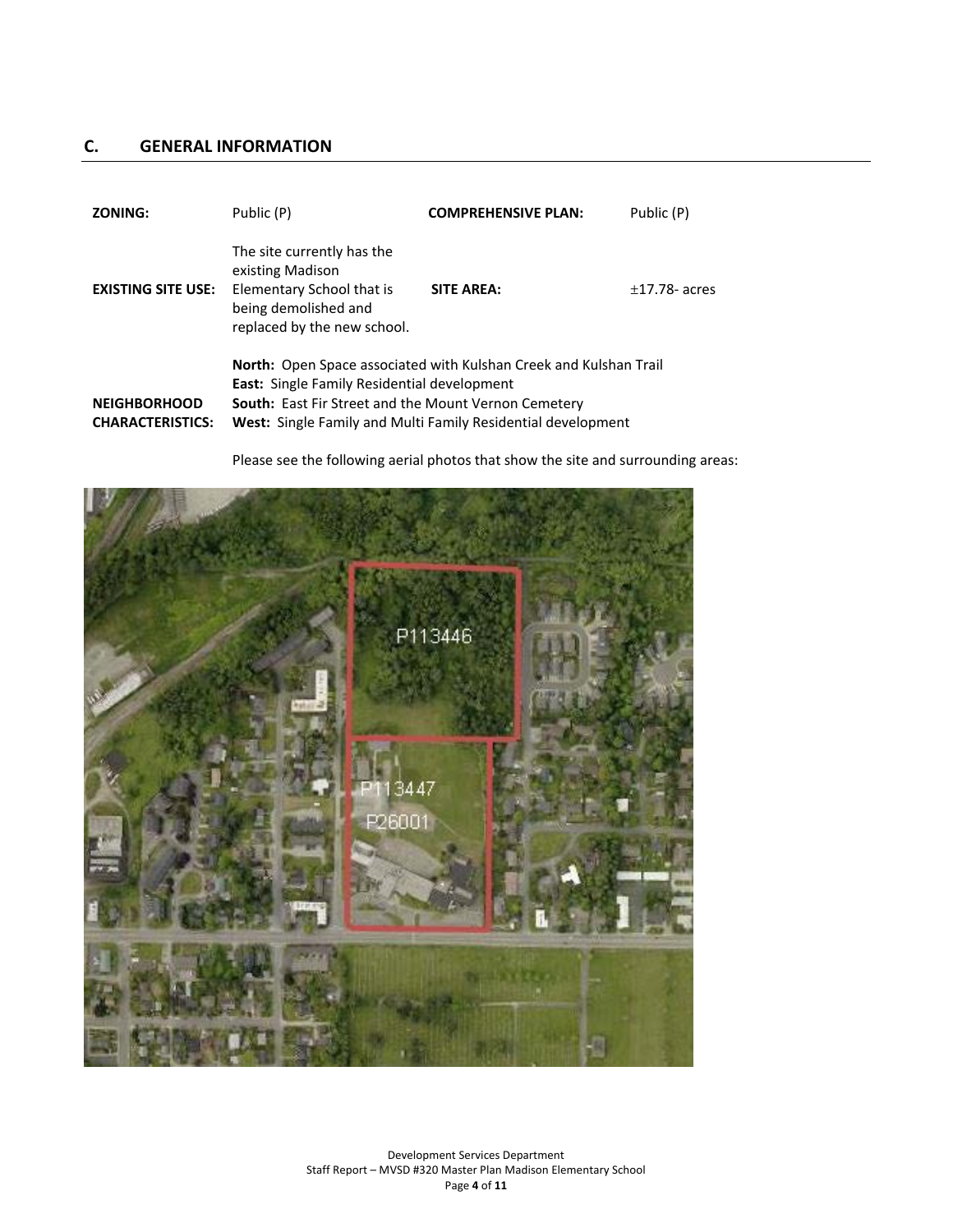# **D. APPLICABLE SECTIONS OF THE MOUNT VERNON MUNICIPAL CODE (MVMC)**

The Master Plan and subsequent site development activities are subject to:

#### **Title 13: Sewers**

#### **Title 14: Land Use and Development**

- Chapter 14.05 Administration of Development Regulations
- Chapter 14.10 Concurrency

#### **Title 15: Buildings and Construction**

- Chapter 15.04 Building Code
- **EXECUTE:** Chapter 15.06 Environmental Policies
- Chapter 15.08 International Fire Code and Fire Prevention Bureau
- Chapter 15.16 Grading, Excavation and Fill
- Chapter 15.18 Land Clearing
- Chapter 15.40 Critical Areas

### **Title 16: Subdivisions**

- Chapter 16.16 Design Standards for Non-arterial Streets
- Chapter 16.20 Improvements

#### **Title 17: Zoning**

- **Chapter 17.06 Definitions**
- Chapter 17.30 Public (P) Zoning District
- **Chapter 17.84 Parking**
- Chapter 17.93 Landscaping

## **E. APPLICABLE SECTIONS OF THE MOUNT VERNON COMPREHENSIVE PLAN**

- **Land Use Element (Chapter 2)**
- **Transportation Element (Chapter 6)**
- Capital Facilities, Public Services & Utilities Element (Chapter 7)

## **F. BACKGROUND/PROCEDURAL INFORMATION**

Mount Vernon Municipal Code (MVMC) Chapter 14.05 contains permit specific procedural requirements for the City's Zoning code, Title 17.

With regard to the subject proposal, the zoning code and Chapter 14.05 require that the proposed Master Plan be processed as a Type IV, Master Plan Permit (see 14.05.060 MVMC). Type IV permits require an open record pre-decision hearing before the Hearing Examiner who will make a recommendation on the application to the City Council. The City Council will then make the final decision on the application after a closed record hearing (see 14.05.050.B.4 MVMC).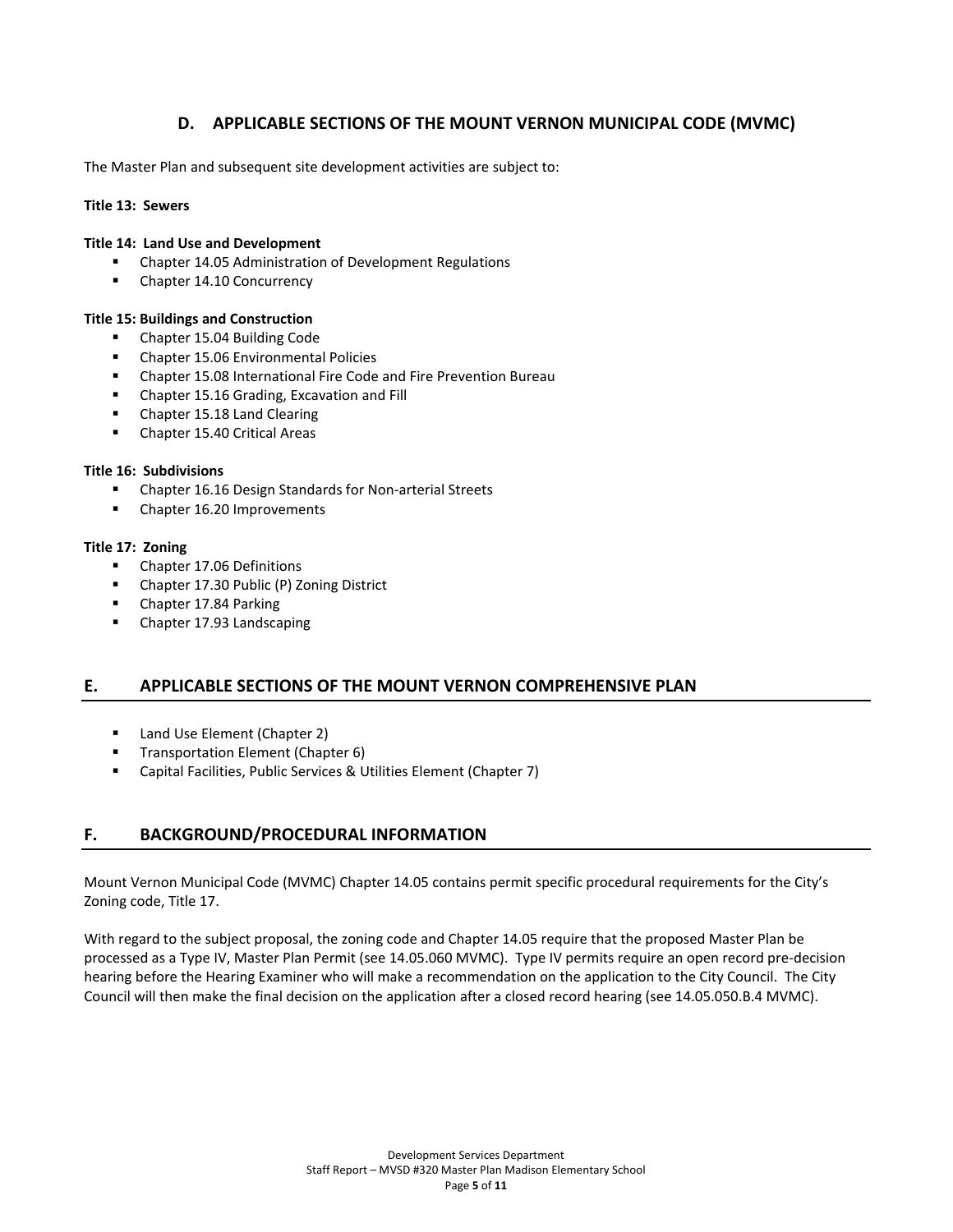Consistent with 14.05.110 MVMC the following project review procedures have been completed for this project:

- **September 1, 2017** the MVSD acting as Lead Agency issued a Mitigated Determination of Non-Significance (MDNS).
- **October 9, 2017** the MVSD acting as Lead Agency issued Addendum No. 1 to the Mitigated Determination of Non-Significance.
- **November 9, 2017** the subject Master Plan were submitted to the City.
- **November 15, 2017** a copy of the applicant's site plans and technical reports was distributed by DS staff to other City Departments who were asked to provide comments on/before December 1, 2017. No comments were received.
- **December 7, 2017** staff deemed the materials submitted on November 9, 2017 technically complete for processing.
- **January 8, 2018** a Notice of Application was issued. This Notice was mailed to those property owners within 300 feet of the subject site on **January 11, 2018**. This notice was published in the Skagit Valley Herald on **January 11, 2018**; and the applicant posted a land use sign on the subject site on January 11, 2018. No Comments were received.
- **March 15, 2018** a Notice of Public Hearing was issued. This Notice was mailed to those property owners within 300 feet of the subject site and to all parties of record on **March 19, 2018** and was also published in the classified section of the Skagit Valley Herald on **March 19, 2018**. A revised notice to correct location was issued **March 20, 2018.** This Notice was mailed to those property owners within 300 feet of the subject site and to all parties of record on **March 23, 2018** and was also published in the classified section of the Skagit Valley Herald on **March 23, 2018**.

## **G. DEPARTMENT ANALYSIS**

MVMC Chapters 17.06 and 17.30.090 provides criteria that the Hearing Examiner is to consider, along with all other relevant information, in making a decision on Master Plan applications. Following are the items to be analyzed:

**1. A "Master plan" is defined within MVMC Chapter 17.06 as being, "…intended to show how proposed development will comply with the development standards in the applicable zoning. It also is intended to show compatibility of development within the master plan area, and compatibility of anticipated uses in areas adjacent to and abutting the master plan area. It provides long-term guidance for a smaller area than a conceptual redevelopment plan, but a larger area than a detailed site plan".**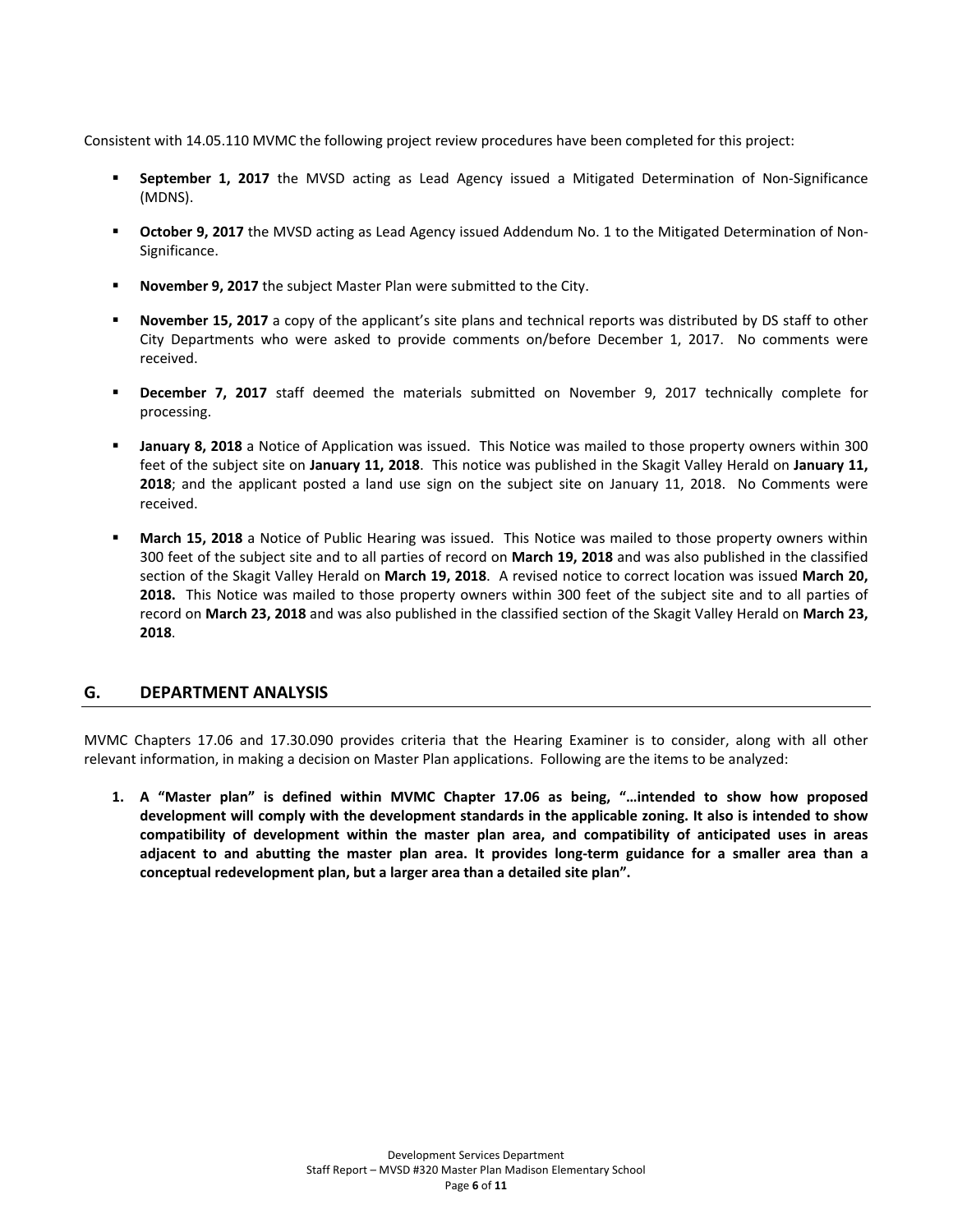| <b>ITEM</b>                         | <b>MVMC</b>                                                                                                                                                                                                                                                                                                                                                                                                                                                                                                                                                                                                                          | <b>STAFF COMMENTS</b>                                                                                                         |
|-------------------------------------|--------------------------------------------------------------------------------------------------------------------------------------------------------------------------------------------------------------------------------------------------------------------------------------------------------------------------------------------------------------------------------------------------------------------------------------------------------------------------------------------------------------------------------------------------------------------------------------------------------------------------------------|-------------------------------------------------------------------------------------------------------------------------------|
| <b>LOT AREA AND</b><br><b>WIDTH</b> | 17.30.050<br>There are no limitations on lot area and<br>width.                                                                                                                                                                                                                                                                                                                                                                                                                                                                                                                                                                      | NA, no comment needed                                                                                                         |
| <b>SETBACKS</b>                     | 17.30.060<br>A. Front yard: 10 feet. Buildings on corner<br>lots and through lots shall observe the<br>minimum setback on both streets. For<br>properties that front on an arterial, the<br>minimum setback from the right-of-way<br>shall be 25 feet. The community and<br>economic development and public works<br>directors can through a Type I decision<br>process administratively reduce, for good<br>cause shown, this setback.<br>B. Side and rear yards: none, except along<br>any property line adjoining a residentially<br>zoned district, with no intervening street<br>or alley, there shall be a setback of 20 feet. | The proposed structures exceed the minimum<br>setbacks required per code                                                      |
| <b>BUILDING HEIGHT</b>              | 17.30.080<br>Maximum building height in the P district<br>shall be four stories, but not more than 50<br>feet. Building height in excess of four<br>stories or 50 feet may be approved<br>through the conditional use process.<br>Uninhabitable portions of structures such<br>as a church spire, fleche, campanile or<br>high nave, a dome and lantern or a clock<br>tower may be permitted to exceed the<br>height limit; provided, such appurtenances<br>are not intended as advertising devices.                                                                                                                                 | The proposed structure is two stories and has<br>a maximum height of 46' 8" in height; thus<br>complying with this regulation |

## **1a. The development standards found within the Public District include:**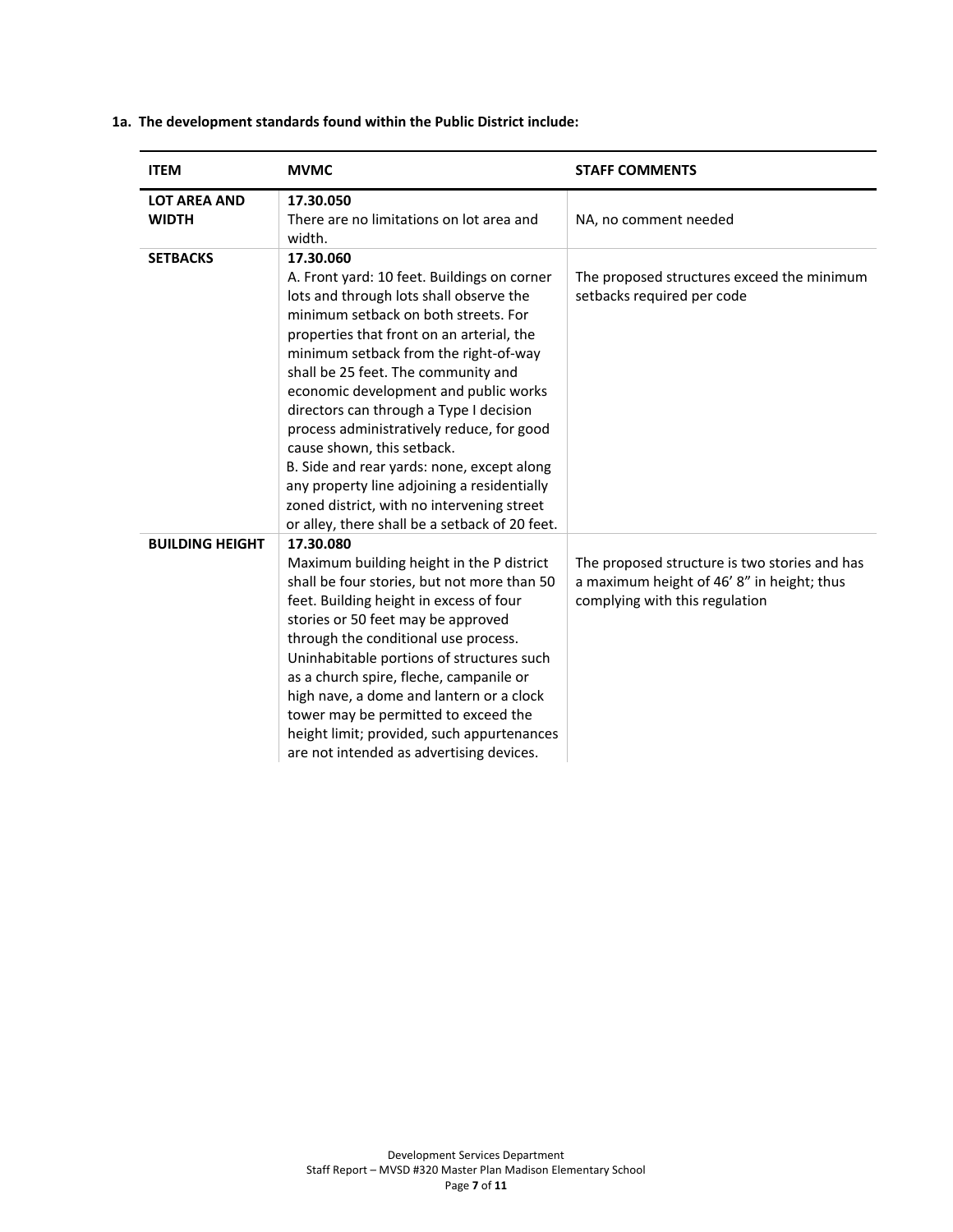| <b>ITEM</b>        | <b>MVMC</b>                                                                                                                                                                                                                             | <b>STAFF COMMENTS</b>                                                                                                                                                                                                                                                                                                                                                                                                                                                                                                                                                                                                  |
|--------------------|-----------------------------------------------------------------------------------------------------------------------------------------------------------------------------------------------------------------------------------------|------------------------------------------------------------------------------------------------------------------------------------------------------------------------------------------------------------------------------------------------------------------------------------------------------------------------------------------------------------------------------------------------------------------------------------------------------------------------------------------------------------------------------------------------------------------------------------------------------------------------|
| <b>LANDSCAPING</b> | 17.30.100 and 17.93                                                                                                                                                                                                                     |                                                                                                                                                                                                                                                                                                                                                                                                                                                                                                                                                                                                                        |
|                    | Landscaping shall be required pursuant to<br>the terms of Chapter 17.93 MVMC.                                                                                                                                                           | The applicant submitted landscape plans that<br>comply with this requirement.                                                                                                                                                                                                                                                                                                                                                                                                                                                                                                                                          |
|                    | 17.93.020 requires: 10-foot wide planting<br>strip along streets and 15% of the gross<br>site area to be landscaped. This section of<br>the code also outlines the minimum trees,<br>shrub and ground cover size required.              |                                                                                                                                                                                                                                                                                                                                                                                                                                                                                                                                                                                                                        |
|                    | 17.93.030 requires: 10% of the defined<br>parking areas be landscaped and specifies<br>the minimum number of trees along with<br>the length and width of the required<br>landscape islands.                                             |                                                                                                                                                                                                                                                                                                                                                                                                                                                                                                                                                                                                                        |
|                    | 17.93.040 requires: Type I screening along<br>the north and east property lines and<br>screening around detention ponds.                                                                                                                |                                                                                                                                                                                                                                                                                                                                                                                                                                                                                                                                                                                                                        |
| <b>PARKING</b>     | 17.30.110 and 17.84                                                                                                                                                                                                                     |                                                                                                                                                                                                                                                                                                                                                                                                                                                                                                                                                                                                                        |
|                    | Parking shall be provided pursuant to the<br>terms of Chapter 17.84 MVMC.<br>17.84.030 requires that elementary and<br>middle schools provide three parking<br>spaces for each two teaching stations, plus<br>adequate visitor parking. | The applicant has submitted a parking<br>analysis to show how they comply with this<br>requirement. The traffic concurrency review<br>included review of the parking analysis and<br>concluded that the parking was in compliance<br>with the MVMC.<br>The applicant has indicated that overflow or<br>event parking will be part of and "operations"<br>plan to be developed prior to the opening of<br>the new school.<br>The School Distirct and the City will need to<br>formalize a Memorandum of Understanding<br>to address mutual issues or concerns<br>regarding parking as the school capacity<br>increases. |
| <b>SIGNS</b>       | 17.30.120                                                                                                                                                                                                                               |                                                                                                                                                                                                                                                                                                                                                                                                                                                                                                                                                                                                                        |
|                    | Signs shall meet the requirements as<br>provided in Chapter 17.87 MVMC for a<br>comprehensive sign plan.                                                                                                                                | The applicant will need to submit a<br>comprehensive sign plan identifying the<br>signage proposed so that staff can ascertain<br>code compliance.                                                                                                                                                                                                                                                                                                                                                                                                                                                                     |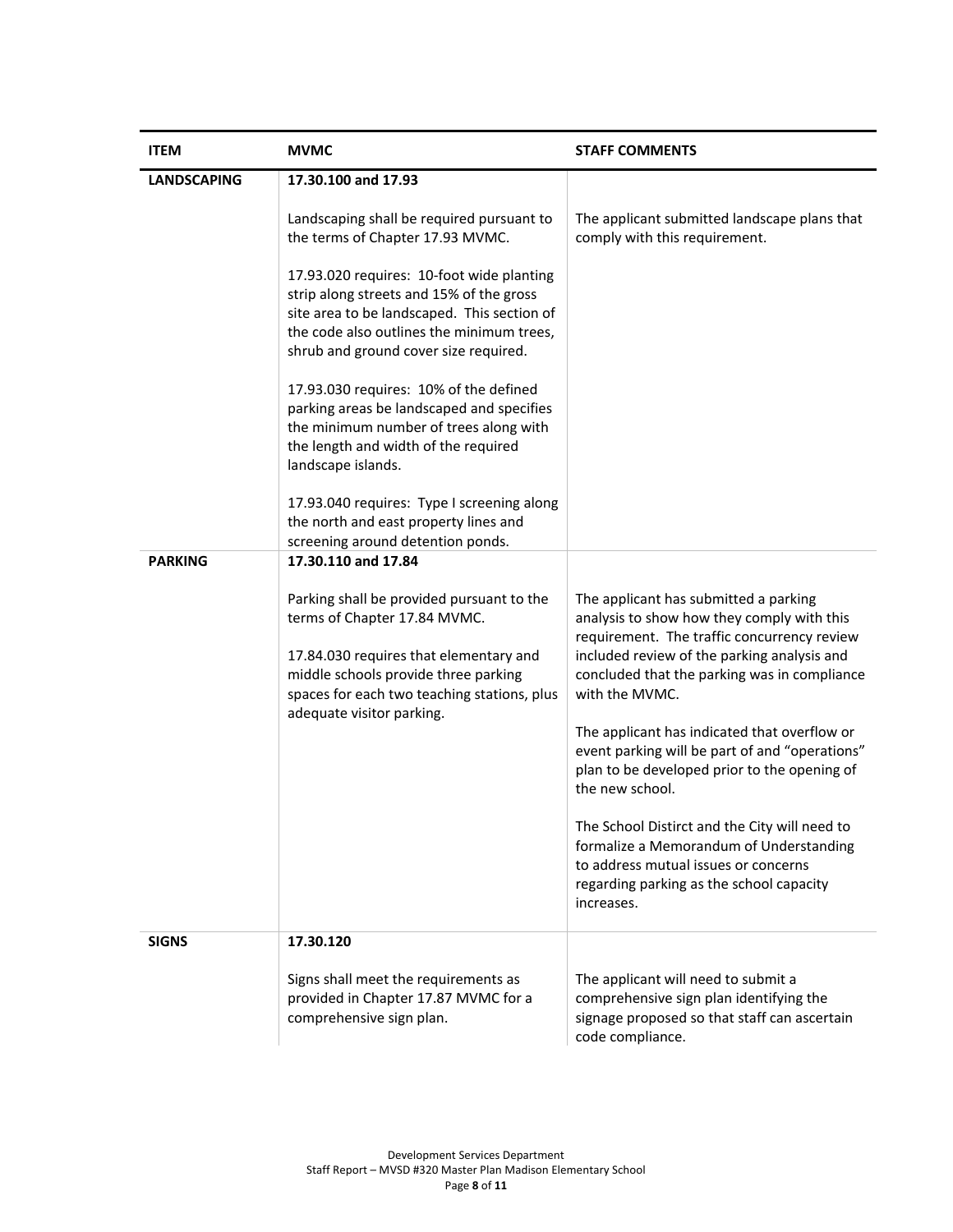### **1b. The Master Plan is intended to show compatibility of development within the master plan area, and compatibility of anticipated uses in areas adjacent to and abutting the master plan area.**

Internal site compatibility has been achieved by the school district with the planning process they complete to ensure their facilities serve their present and future needs. The City relies on the School District to determine internal site compatibility.

Compatibility of the school site and anticipated uses adjacent to and abutting the master plan area is achieved by compliance with the following development regulations. Please note that uses adjacent to and abutting the master plan area are primarily residential uses.

Landscaping Regulations: enhance the appearance of the development, provides buffers and screening between different land use, increases privacy and protection from visual and physical intrusion and breaks up expanses of parking areas and other impervious surfaces.

Parking Regulations: ensure there are enough parking spaces for the proposed school and that the parking stalls and associated drive lanes are created to be safe and attractively designed.

Dimensional Standards: these standards include setbacks, lot coverage and building height to ensure adequate open space, light and air and to mitigate incidents such as fires.

**2. Master Plan Submittal Requirements. The master plan shall include proposed land use information (land use, densities, site design, adjacent uses, circulation, utility corridors and alignments, wetlands) for review and approval by the city pursuant to the procedures of this chapter. The master plan shall also be accompanied by a phasing plan describing the general boundaries of each phase and the expected date at which a detailed site plan for that phase will be submitted. No project to be developed in phases may exceed 10 years from the time the master plan is approved until the final plan is submitted.**

Please see the accompanying **Exhibit 3 (Site Plans)** submitted by School District that provides information on the proposed land use, site design, adjacent uses, circulation, utility corridors/alignments, and critical areas.

## **H. STAFF'S SUGGESTED FINDINGS OF FACT & CONCLUSIONS OF LAW:**

## **FINDINGS OF FACT:**

- 1. The applicant requested approval of a Master Plan for a proposed elementary school consistent with the requirements of Chapter 17.30 MVMC.
- 2. The City determined that the Master Plan filed by the Applicant was technically complete for further processing on December 7, 2017. City staff sought input from other City departments, public agencies and public regarding the submitted materials. No comments were received.
- 3. The zoning designation of the subject site is Public (P) and its Comprehensive Plan designation is Public (P).
- 4. The properties surrounding the subject site have the following uses:

**North:** Open Space associated with Kulshan Creek and Kulshan Trail **East:** Single Family Residential development **South:** East Fir Street and the Mount Vernon Cemetery **West:** Single Family and Multi Family Residential development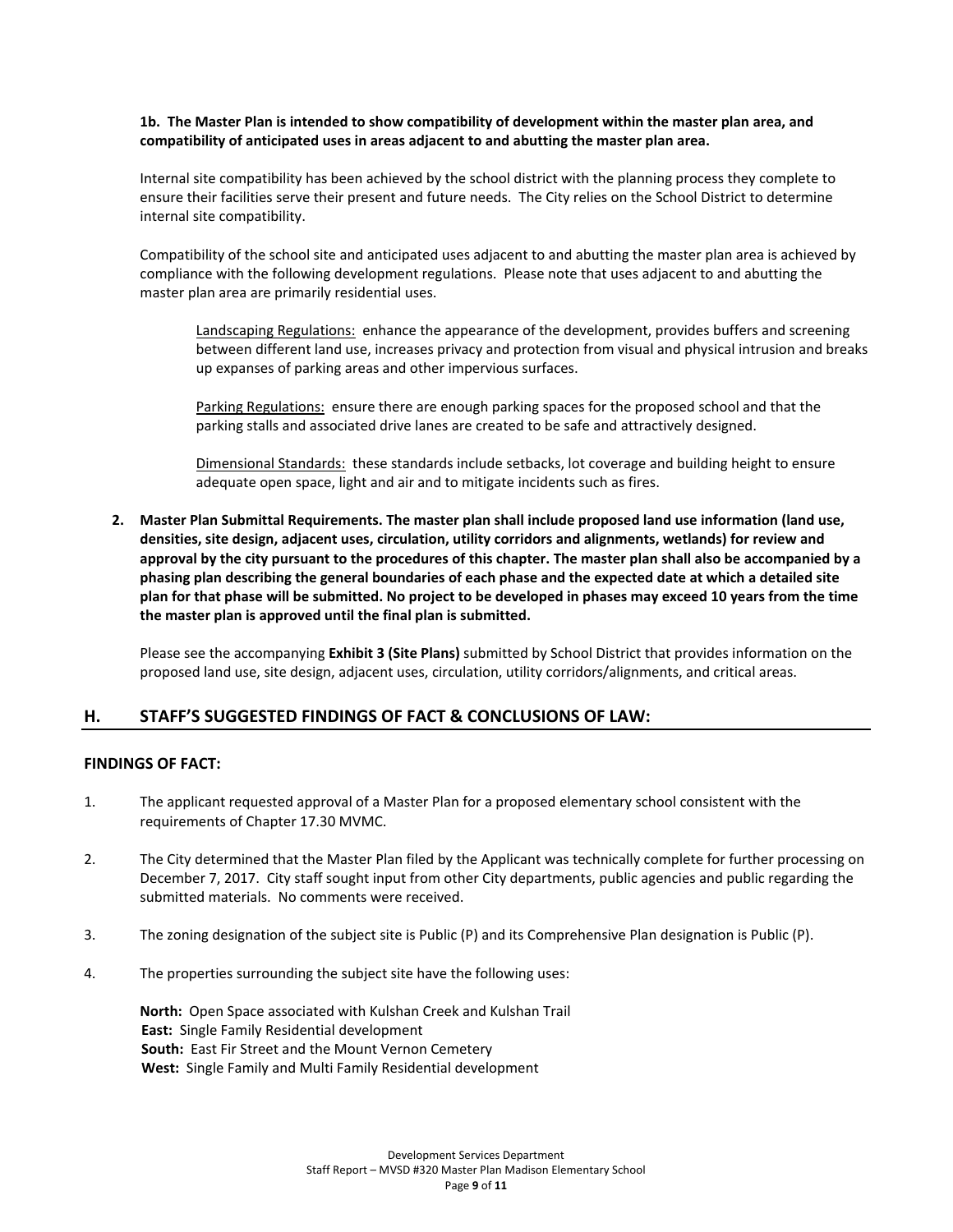- 5. The applicant has submitted the following conceptual and/or preliminary materials:
	- a. Parking Count; August 17, 2017; TCF Architecture. Parking Count at Madison Elementary UPDATED; 2/2/2018; TCF Architecture.
	- b. East Division Noise Site Approval Mount Vernon School District; Sept 12, 2016; A3 Acoustics. Madison Elementary School Environmental Noise Impact; Feb 7, 2018; A3 Acoustics.
	- c. Preliminary Stormwater Site Plan; Reid Middleton; October 2017.
	- d. Master Plan Stormwater Site Plan; Reid Middleton; February 2018.
	- e. Wetland Assessment for Madison Elementary School; Shockey Planning Group; August 31,2017.
	- f. Transportation Concurrency Review; TSI; February 16, 2018.
	- g. SEPA Checklist; Shockey Planning Group; Sept. 1, 2017 REVISED October 5, 2017.
	- h. Geotechnical Report; GeoTest Services Inc.; September 2006 (SEPA Checklist Appendix E)
	- i. UST Site Check Report& Test Pit Investigation, Madison Elementary School Additional Investigation (SEPA Appendices G & H)

While some of the materials submitted are conceptual in nature, they do provide the City with enough information to be able to ascertain that the proposal could satisfy the City's development regulations.

- 6. The procedural and public notice requirements found within MVMC Chapter 14.05 and 15.06 have been completed and are summarized as follows:
	- January 8, 2018 a Notice of Application was issued. This Notice was mailed to those property owners within 300 feet of the subject site on January 11, 2018. This notice was published in the Skagit Valley Herald on January 11, 2018; and the applicant posted a land use sign on the subject site on January 11, 2018. No Comments were received.
	- March 15, 2018 a Notice of Public Hearing was issued. This Notice was mailed to those property owners within 300 feet of the subject site and to all parties of record on March 19, 2018 and was also published in the classified section of the Skagit Valley Herald on March 19, 2018. A revised notice to correct location was issued March 20, 2018. This Notice was mailed to those property owners within 300 feet of the subject site and to all parties of record on March 23, 2018 and was also published in the classified section of the Skagit Valley Herald on March 23, 2018.
- 7. All persons present at the hearings wishing to speak were heard and all written comments were considered, along with the written report submitted by City staff.

## **CONCLUSIONS OF LAW**

- 1. The requirements in Chapter 14.05 MVMC have been satisfied for the subject Master Plan approval required in 17.30 MVMC.
- 2. The SEPA process has been completed consistent with Chapter 15.06 MVMC.
- 3. The City has addressed the review criteria for Master Plans found in Chapter 17.30 MVMC. The City indicates that in concept the proposed facility can comply with these criteria; and that when Building and Fill & Grade Permit(s) are submitted following the subject Master Plan approval staff will ensure that changes are made to these plans to ensure compliance with all of the City's development regulations.